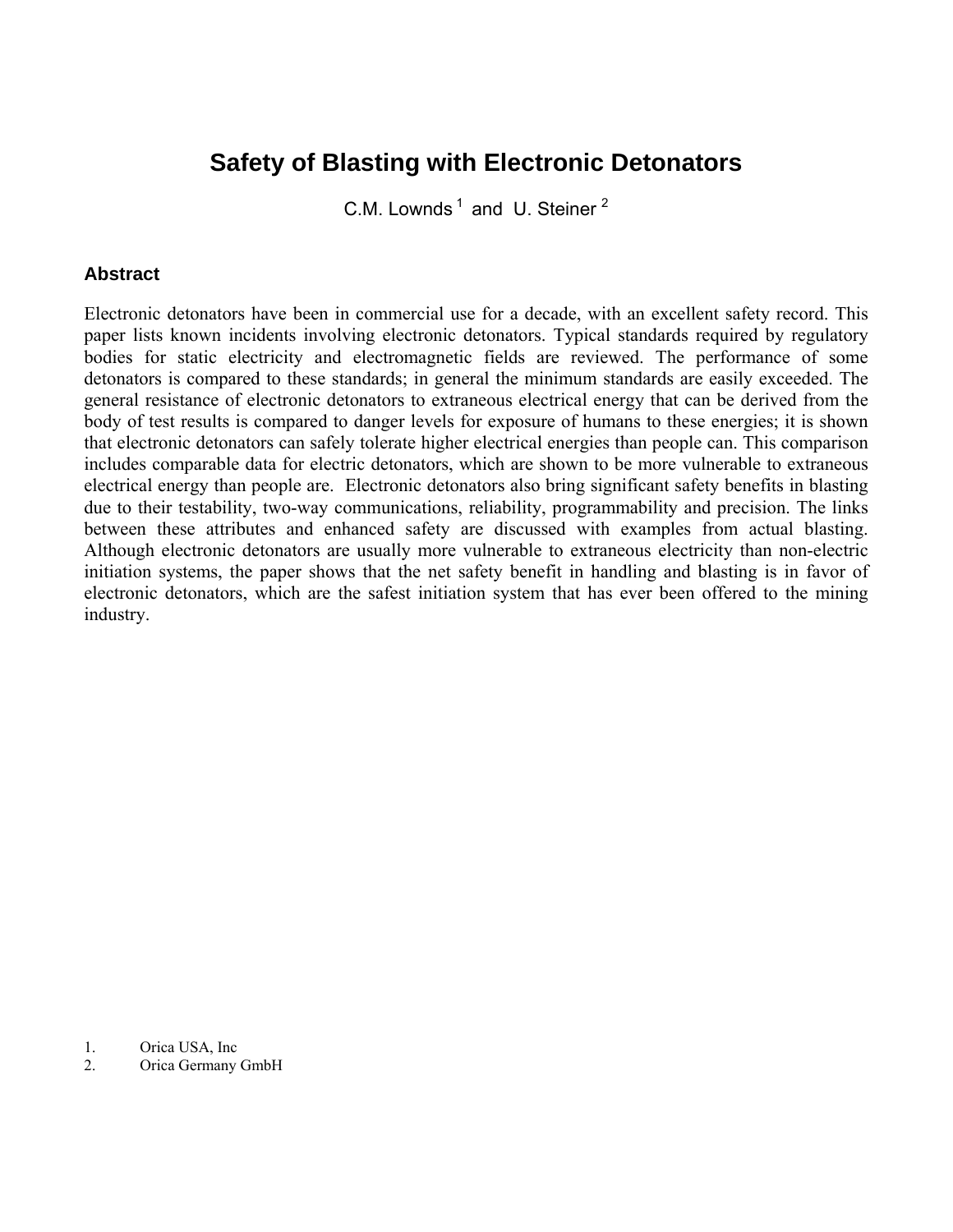### **Introduction**

Electronic detonators have been in commercial use globally for a little over a decade. These systems are available in all major mining countries from one or more of the several manufacturers. Global sales from inception to mid-2009 are estimated to have been about 50 million electronic detonators, with annual sales in 2010 estimated at about 8 million.

Most electronic detonators have the following features in common:

- A variety of wire lengths to suit mining applications
- Fully programmable delay time (which significantly reduces inventory)
- Much more precise firing than pyrotechnic systems (leading to more predictable blasting)
- Programmable in increments of 1ms (giving great scope to blast design options)
- Safely testable in situ to ensure reliable firing of the whole blast

The benefits of blasting with electronic detonators are becoming ever more widely recognized. Cost savings from reducing powder factor and/or from reduced cost of operations downstream of blasting are commonplace. Novel mining methods, some impossible without electronic detonators, are being tried and introduced.

All electronic detonators have significant safety features built into the design of the electronics inside the detonator and in the control equipment. These will be discussed in more detail below.

In the time since the introduction of these products, regulatory authorities in some countries have introduced comprehensive new rules specific to electronic detonators. In other countries, slower to react, electronic detonators still fall by default under the rules for electric detonators. In this paper the most progressive regulatory requirements will be discussed.

Data for 2 brands of Orica's electronic detonators will be presented: the brands will be called Type i for i-kon™ electronic detonators and Type u for Uni tronic™ electronic detonators.

## **Known Incidents**

To the authors' knowledge there have been no injuries caused by the use of approximately 20 million electronic detonators (from all suppliers) to date. Several suppliers have had uncommanded firings of electronic detonators. In such cases of Type i and Type u detonators, each incident occurred only after the blast pattern had been cleared and guarded and the detonators had been deliberately powered up to firing voltage. Lownds and Lindenau reported four cases of blastholes initiating due to a direct or very close lightning strike. In 2 later cases known to the authors, detonator wires were struck by lightning; the insulation melted and showed scorch marks, but the holes did not initiate.

## **Typical Safety Features in the Design of Electronic Detonators**

Typically three protection elements are used in the circuitry inside the detonator to guard against extraneous electrical energy: spark gaps, input resistors and the ASIC itself. (ASIC means application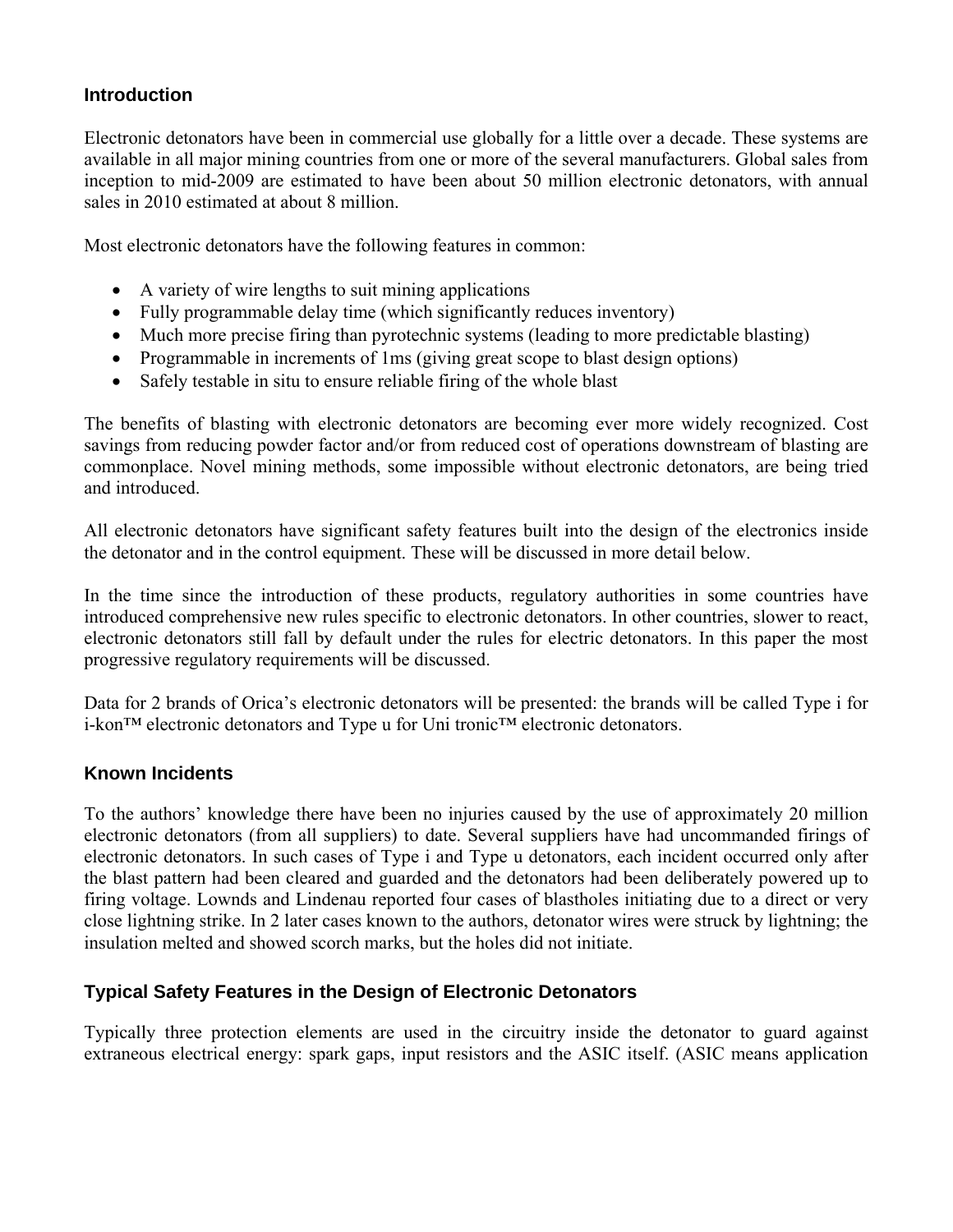specific integrated circuit, also called the chip). An arrangement of these elements is shown in Figure 1 and their functions are explained below.

#### Spark gaps

A spark gap is a passive component inside the detonator designed to protect against high voltages, which are especially prevalent in static electricity. In principle spark gaps are two conducting electrodes separated by a gap filled with gas - in this case the air inside the detonator. Spark gaps are arranged between the two legwires as well as between the wires and the shell of the detonator. The gaps in spark gap structures are typically of the order of  $1/10^{th}$  of a millimeter; the smaller the spark gap, the lower is the flash-over voltage. At high enough voltage, the air between the two electrodes ionizes, significantly reducing the electrical resistance between them. The resulting spark can carry significant current from one electrode to the other, neutralizing the wire-wire or wire-shell voltage while safely bypassing the input resistors and the ASIC.



#### Input resistors

The aim of the input resistors is to protect the ASIC from high current. The following example illustrates how the input resistors limit the current in an electronic detonator compared to an electric detonator:

Consider input resistors of 500 ohms each and a voltage of 12V applied across the inputs A and B (Figure 1). Then the maximum current that can flow in the circuit is  $12/1000 = 12$  milliamps. This is not enough to fire the fuse. By contrast, the current in an electric detonator with a fuse of (typical) resistance = 6 ohms will be 2 amps; more than enough to fire the fuses used in commercial electric detonators. In fact the ASIC also presents a high resistance to current flow, so the actual current drawn by an electronic detonator is tens or hundreds of microamps.

Input resistors can have different power ratings, but all will fail if the power they carry (voltage x current) is too high. When an input resistor fails open circuit it is effectively an electrical fuse. Thus high current can no longer be supplied to the ASIC or to the fusehead, and the detonator will be well protected against uncommanded firing. Such a detonator will however no longer be functional.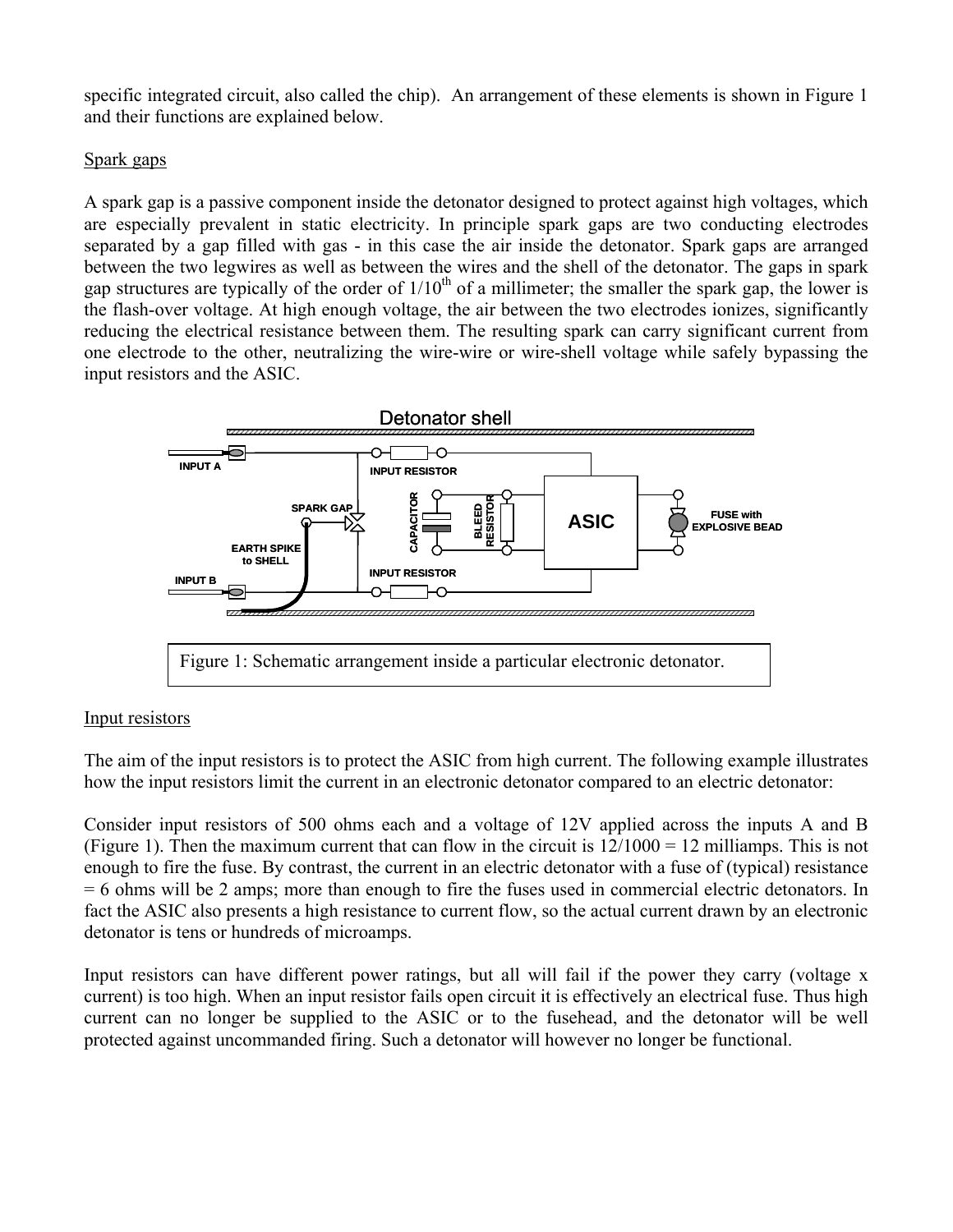The above example illustrates an essential safety feature of electronic detonators; they operate with a "trickle" current and an on-board energy storage device in the form of the capacitor. The current that can flow through an electronic detonator is not enough to fire the fuse; energy must be stored in the capacitor for later release in a burst of energy to fire the fuse.

#### Protection on the ASIC

The ASIC is the last electronic element on the printed circuit board (PCB) protecting the fusehead against extraneous electrical energy. There are two mechanisms inside the ASIC that ensure protection. Firstly the firing signal is digitally encoded, meaning that a simple energy impulse as used for electric detonators will not allow the detonator to fire. Only if the correct digital code is received will the ASIC allow the capacitor to discharge its energy to the fusehead. Second there are electronic components inside the ASIC ensuring current and voltage protection.

Some ASICs operate at 2 different voltages: the low voltage allows the ASIC to communicate but does not charge the capacitor with sufficient voltage to fire the fuse, while the high voltage provides ample energy for both the electronic countdown of delay time and for firing the fuse. The low voltage is used on the blast pattern during deployment while the high voltage may only be applied to the detonators after the pattern has been cleared and guarded.

# **Extraneous Electrical Energy**

Electronic and other detonators are exposed to extraneous electrical energy. The main sources of electrical energy that could affect detonators during handling and use include

- electrostatic discharge (ESD), most likely from static electricity on the human body and also machine bodies.
- stray currents causing voltage gradients in the ground
- radio-frequency electric fields (RF) from cell phones, hand-held 2-way radios, etc.
- lightning striking on or near the blast pattern and causing high voltage gradients in the ground

ESD, lightning and some stray current effects are short duration. For such stimuli it is commonly found that the target responds according to the electrical *impulse* delivered by the source. Impulse is

 $t2$  $M = \int i^2 dt$ , where i is the current. For the total discharge of a capacitor through a resistive load, t1

 $M = i_0^2 \tau/2$ , where  $i_0$  is the initial peak current, and  $\tau$  is the time constant,

 $\tau = RC$ , R = resistance and C = capacitance.

Current impulse is often called the "i squared t criterion". With i in Amps, t in seconds, R in Ohms and C in Farads the units of M are  $A^2s$ . Descriptions of the impulse for detonators is usually expressed in the equivalent units of Ws/ $Ω$  or mWs/ $Ω$ .

In many cases the electrical stimulus is measured as voltage rather than current. Helfrich and Reynolds suggest converting between these using Ohm's Law (V=iR), with R being a typical value for the hand to foot resistance of the human body of 1500 $\Omega$ . Thus current impulse ( $A^2$ s) can be converted to voltage impulse  $(V^2s)$  for comparison between different extraneous electrical phenomena.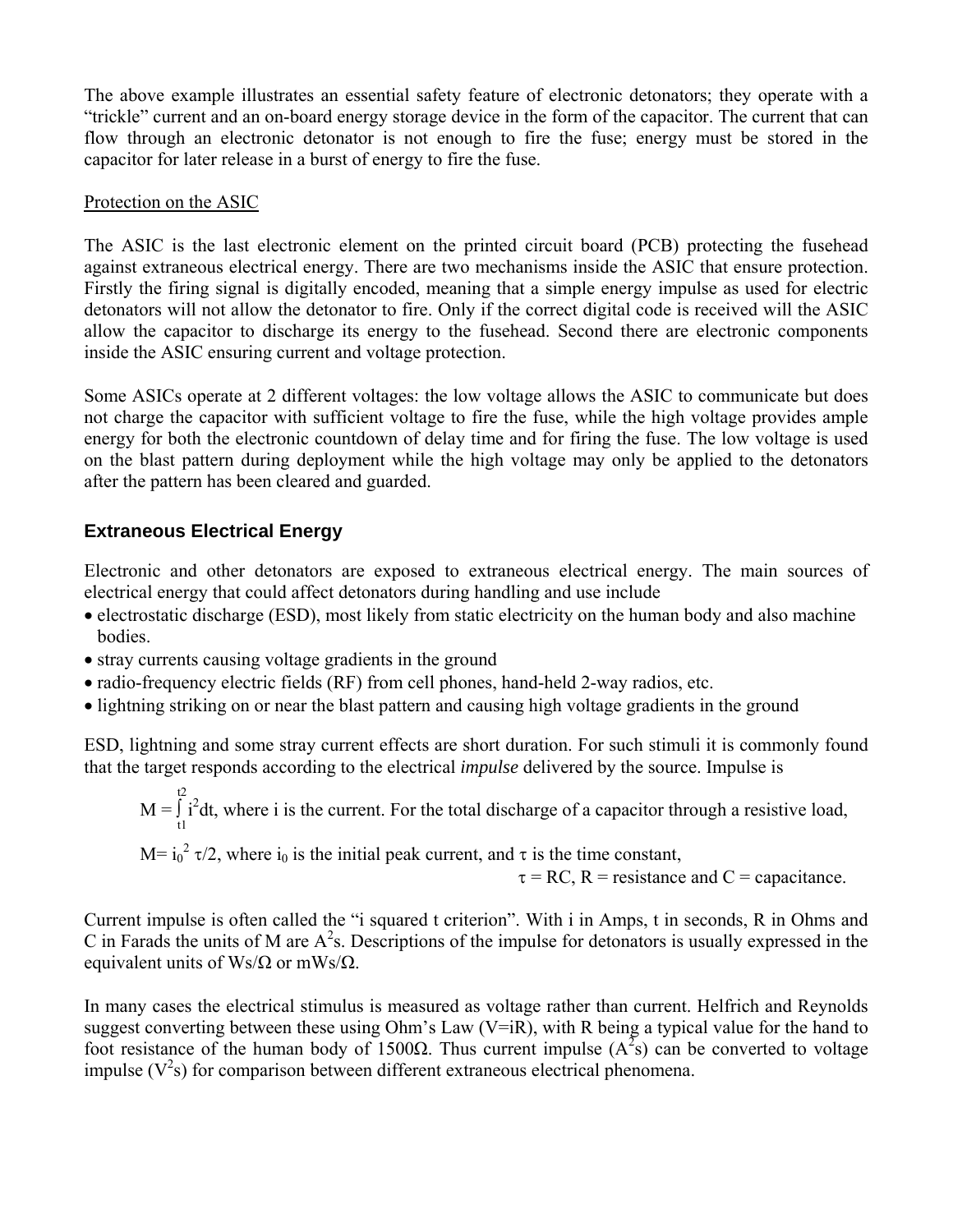The parameter for RF fields is the field strength in Volts per meter. Detonators respond to RF when their wires become an antenna. The best performance of an antenna occurs when its length is half the wavelength of the radio wave. Since any part of the wiring of a blast can form an antenna, the extremes of antenna lengths in typical blasting are about 1m to 100m (3 to 330 ft). Using the relationship between dipole antenna length and frequency of L=143/f (L in m and f in MHz) gives a frequency range of interest of about 1MHz to 1GHz. RF in this range will result in the highest pickup of energy by blast wiring.

### **Regulatory Requirements for Detonators**

European regulations set standards for all the important attributes of electronic detonators (see ref "CEN"). Products that pass this comprehensive set of requirements are awarded the CE mark. (Both Types i and u and several other brands of electronic detonators have the CE mark). In summary, the properties of detonators (including electronic detonators) that are examined include:

Wires: abrasion resistance, cut resistance, low temperature cracking, tensile strength Detonator: thermal stability, resistance to impact, bending, vibration, dropping, hydrostatic pressure Detonators + System: electrostatic discharge, radio-frequency radiation.

The electrostatic discharge test is called the "Human Body Model" and requires the detonators to survive a capacitor discharge with an electrical impulse =  $.0006A^2$ s.

The European regulatory requirements in terms of radio-frequency electromagnetic fields (RF) are nofire levels for electric detonators of 0.6V/m and for electronic detonators of 10V/m.

The US guideline for RF field strengths (see ref "IME") varies with frequency, with a maximum field strength for safe exposure of electric detonators of 100V/m and a minimum field strength of about 0.5V/m at a frequencies of 0.8 and 10MHz respectively.

#### **Vulnerability of Humans**

Human vulnerability to electric shock (mostly 60Hz AC) is summarized by El-Sharkawi. Human responses to electricity progress from discomfort to pain to the inability to let go the wires to heart fibrillation to death caused by heart seizure.

The critical electrical impulse for humans (where there is a 5% chance of heart fibrillation) is  $0.0135A<sup>2</sup>s$ . Using the proposal of Helfrich and Reynolds this is equivalent to  $30375V^2$ s. This is the short-duration human vulnerability limit. For longer durations: male humans are unable to let go energized electric wires when the current flowing through their bodies is 9mA, 60Hz. Using a body resistance of 1500 $\Omega$ , a critical long-duration voltage for humans is 13.5V AC. The DC value is significantly higher than this.

The safe exposure limits for humans to RF are given by IEEE (see ref). They vary with frequency, as will be shown below.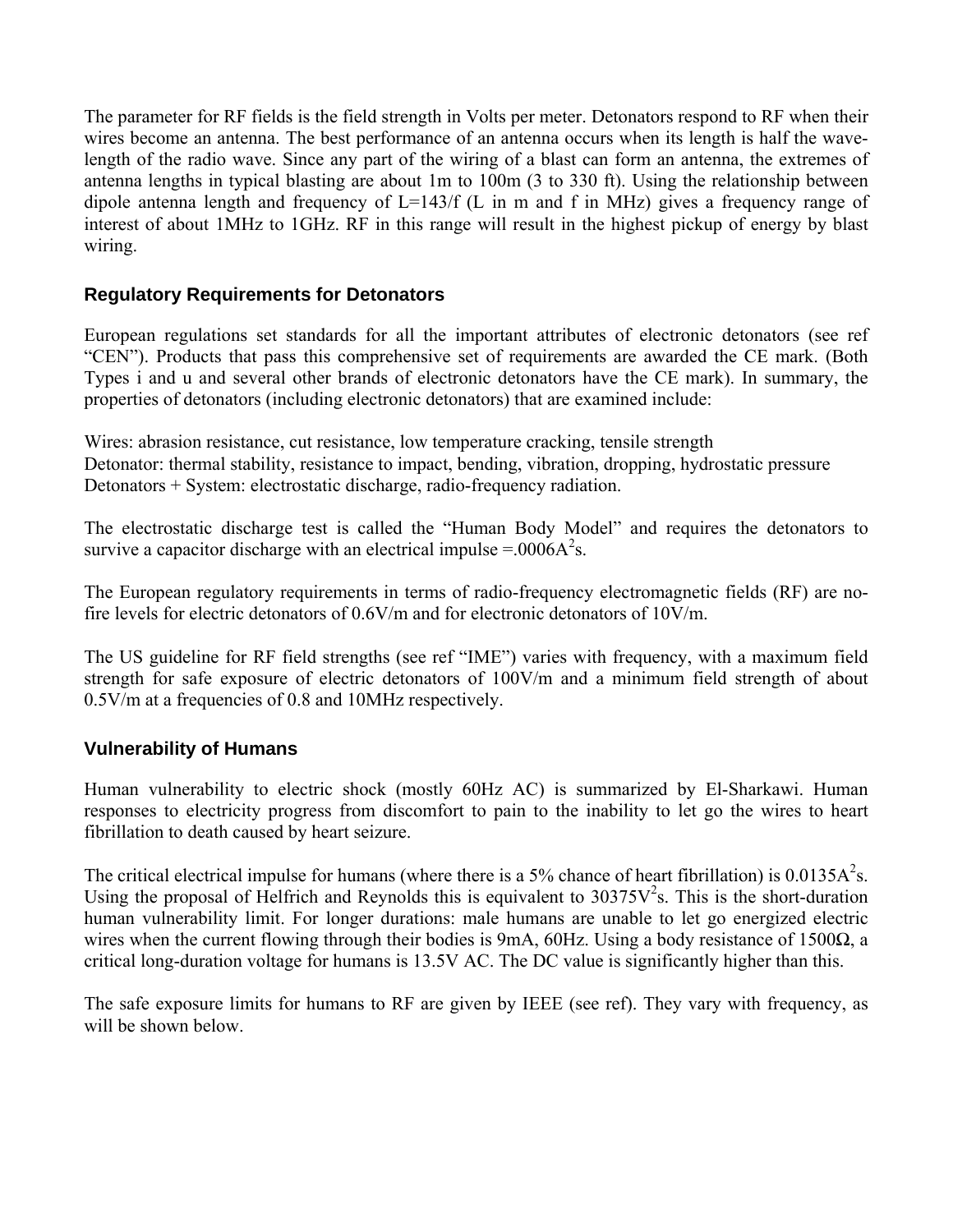### **Behavior of Detonators**

Lownds and Steiner described simulated lightning testing of Types i and u electronic detonators. The two series were called high current and high voltage tests. The results are summarized below for the more realistic wire to shell tests:

| <b>Voltage</b>   | <b>Capacitance</b> | <b>Peak current</b> | <b>Impulse</b> | <b>Type i results</b> | Type u results |
|------------------|--------------------|---------------------|----------------|-----------------------|----------------|
| 6 kV             | $55 \mu F$         | 18 kA               | 3300 $A^2s$    | $0/10$ fired          | $0/10$ fired   |
| 800 kV           | $60$ nF            | 10 kA               | 240 $A^2s$     | $0/10$ fired          | $1/10$ fired   |
| $600 \text{ kV}$ | $60$ nF            | 7.5 kA              | 135 $A^2$ s    | $0/10$ fired          | $0/10$ fired   |

Both detonator types were also subjected to very high field strength RF tests. Type i detonators were tested more recently, when higher field strengths were available. The maximum field strength available of 500V/m did not cause any detonators to fire, although the wire insulation was melted in some tests.

Published data (Atlas) is available for electric detonators' critical impulse and no-fire DC current. Figures 2 and 3 compare the electronic detonators described here with electric detonators and with human vulnerability to electric shock and RF fields.



Figure 2: Vulnerability of detonators and humans to radio-frequency fields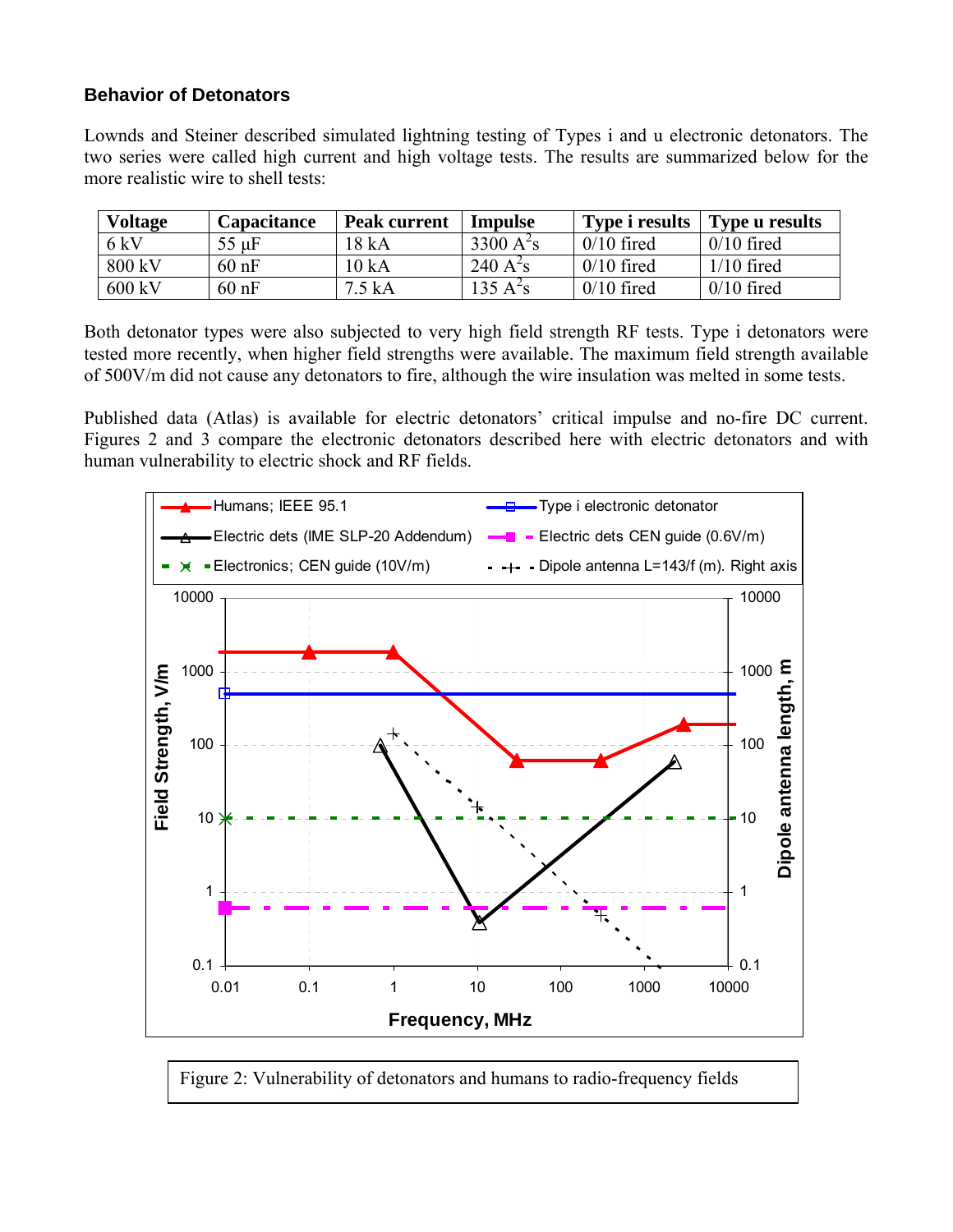

It is immediately clear that Types i and u electronic detonators can safely tolerate electrical stimuli that are orders of magnitude greater than the corresponding critical levels for electric detonators. Compared to human vulnerability, these electronic detonators can tolerate stimuli that are, in most cases, significantly higher than the safe levels for humans. The only exception is human tolerance of RF at very long wave lengths. Due to test limitations, Type i detonators were not tested beyond 500V/m, so the upper limit of their tolerance is not known.

In general it appears that if humans are safe, electronic detonators are safe. However, each manufacturer's specific safety recommendations should be followed.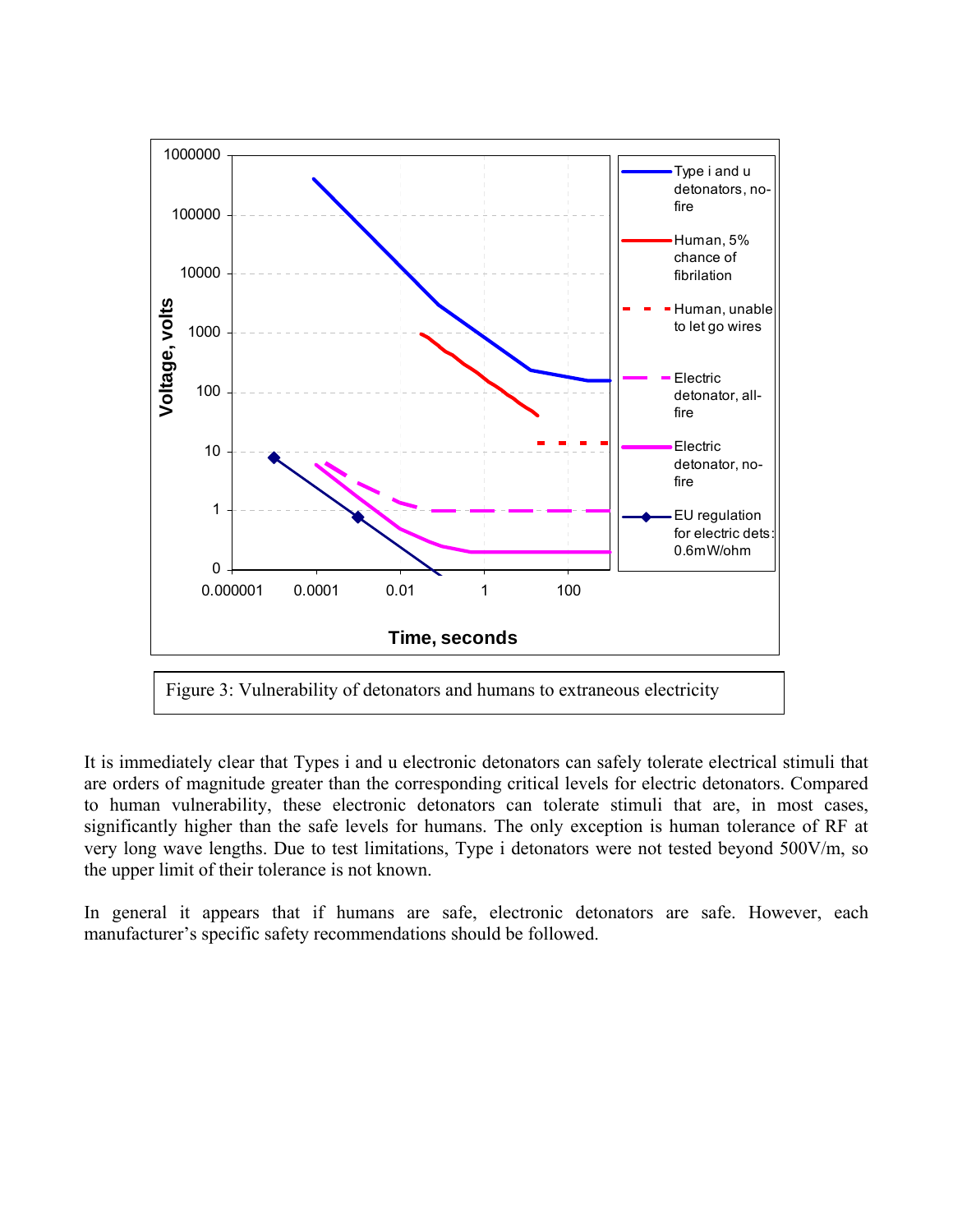# **Safety Benefits in Blasting**

Safety benefits can be separated into safety and security issues. Security in blasting is generally improved by the following factors:

- Programmable detonators greatly reduce inventory and make accurate record keeping in magazines easier.
- With some electronic detonator systems it is possible to keep a record of destruction of individual detonators due to their unique identity numbers.
- Electronic detonators that get into the wrong hands (due to theft) cannot be initiated except with their own programming and firing equipment.

Safety benefits of electronic blasting systems arise from 3 sources: safe designs for operation on the blast pattern, management of misfire risk, and predictability of blast results. The following applies to most electronic detonators and certainly to Type i and Type u detonators.

#### Safe operations on the blast pattern

All manufacturers that allow personnel to engage in electrical or electronic interaction with detonators on the blast pattern have safety designs to prevent the detonator from firing. This aspect of the design of electronic detonators is critical to their safe operation. Manufacturers have been successful in these endeavours because electronic detonators have an injury-free record (as far as these authors are aware). Type i and Type u detonators are based on the principle of inherent safety: the electrical energy supplied to the detonators while personnel are on the blast pattern is insufficient to initiate the detonator, regardless of the fault condition in the detonator. This means that these detonators cannot fire when used with their own on-bench equipment even in the extreme cases of:

- a fusehead being directly connected to the input leads in the detonator (see Figure 1), or
- the firing switch in the ASIC being permanently closed or closing during at any time during logging

#### Misfires

Electronic detonators have 2-way communication between control equipment and the detonator, both during production and in the field during deployment and blasting. The full electronic functionality of the detonator can therefore be thoroughly tested in the factory. These include the communications, timing precision, the safety of the fusehead (to ensure it is not too sensitive), etc. Since the fusehead is also tested electrically and measured optically for size, the only possible failure of an as-shipped detonator is in the explosives train between the fusehead and the base charge of the detonator. This is very mature and extremely reliable technology.

Two-way communication with detonators is especially useful in the field. Detonators can be logged before deployment in the hole to ensure they are working (although with the reliability of modern products this is seldom done). More importantly they can be logged at any stage during or after deployment, and preferably shortly before the blast pattern is vacated. If a detonator fails to report back during such checks it is almost certainly due to damage to the legwires during loading and stemming. The operator then has the choice to follow one of these options: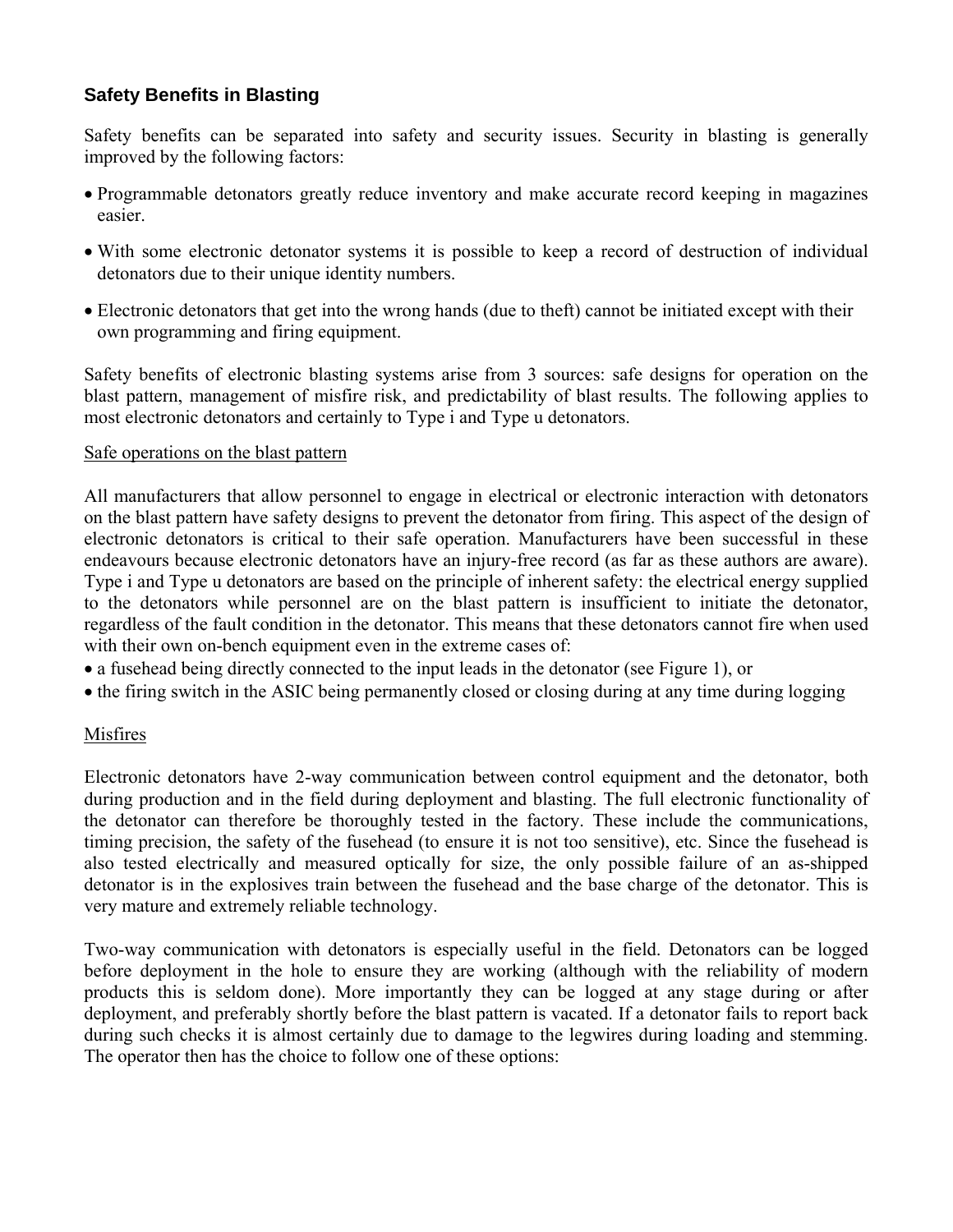- Check that the second electronic detonator in a double-primed explosives deck is working, to ensure that the deck will fire
- Tie in the backup pyrotechnic initiator if one is used
- Suck out the stemming and reprime the hole
- Note the exact location of the potential misfire so that it can be monitored during digging

The same checks of functionality are performed by the blasting equipment during the first stage of the firing sequence. If potential misfires are detected at this stage (which is unusual because of the earlier checks), then the blast should be aborted and the operators return to the blast pattern for remedial actions.

Two-way communication in electronic detonators reduces the chance of an unexpected misfire to an extremely low level. Expected misfires are usually caused by damage to legwires during deployment and are therefore controllable by the operators.

#### Predictable blast results

Unsafe results of blasting include mainly flyrock and overbreak causing unsafe highwall or hangingwall conditions. Oversize fragments can be a safety issue (see Figure 4), but this is rare. Excessive ground vibration which is very effectively reduced by electronic timing, is not usually a safety issue.



Figure 4: Extreme examples of the hazards of flyrock and of oversized fragments

All unsafe blast results can have one or more of several causes, not least of which is the geology of the rock being blasted. However, timing also plays an important part. Every process in blasting, like dissipation of the shock wave, propagation of fractures, beginning of burden motion and full relief of burden requires a length of time that is characteristic of the geology, the borehole diameter, explosive type, burden and spacing, etc. For example it is often found that vibration signatures from adjacent holes will not be additive if the delay between them is longer than about 8ms. For large diameter surface blasting relief of burden can require 10 or more milliseconds per m of burden. Inadequately relieved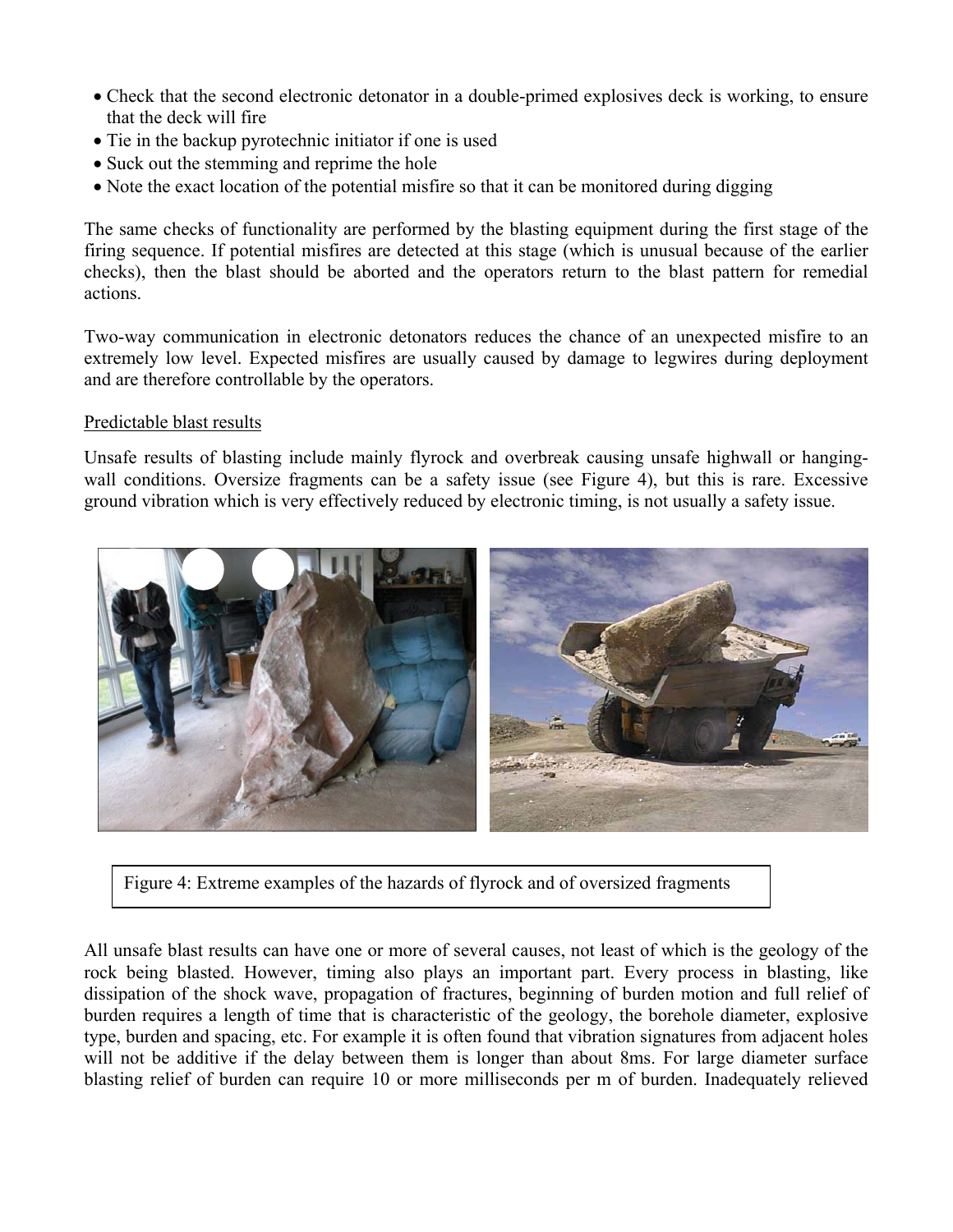burden can cause flyrock and backbreak. These hazards are also more likely if holes in a row fire with too short an inter-hole delay, resulting in effectively simultaneous firing.

Blast designers are usually aware of the critical time delays that need to be obeyed for good and safe blast results. However, with pyrotechnic detonators it is difficult to avoid all chance of violating these critical delays.

Consider for example adjacent hole in a surface blast with in-hole pyrotechnic delays of 250ms each and an interhole surface delay  $= D$  ms (commonly in the range 10-100ms). The interhole delay of firing is typically normally distributed with a mean of D and a standard deviation of the root sum of squares of the standard deviations of all the delays in the train, in this case  $250\text{ms} + D \text{ms} + 250\text{ms}$ . The precision of delays is best expressed as the coefficient of variation ( $COV =$  standard deviation divided by mean). In this example the likely range of CoVs for pyrotechnic delays of 2, 3 and 5% will be considered. In Figure 5 below the time difference means the difference in time (in ms) between the designed time interval and the critical time interval for a particular blast result. Violation of this time difference can lead to an unacceptable and sometimes a hazardous blast result. Say for example a critical time delay to avoid adjacent holes cooperating to generate flyrock is 7ms and the blast is designed with an interhole delay of 17ms. Then the required time difference for safe blasting is 10ms, but because of timing scatter, there is a probability of violating 10ms. Now consider pyrotechnic delays with a very good CoV of 2%. The circle in Figure 5 shows that the probability of violation of the required 10ms time difference is 8%.



Figure 5: Probability of violating a required time difference with pyrotechnic detonators